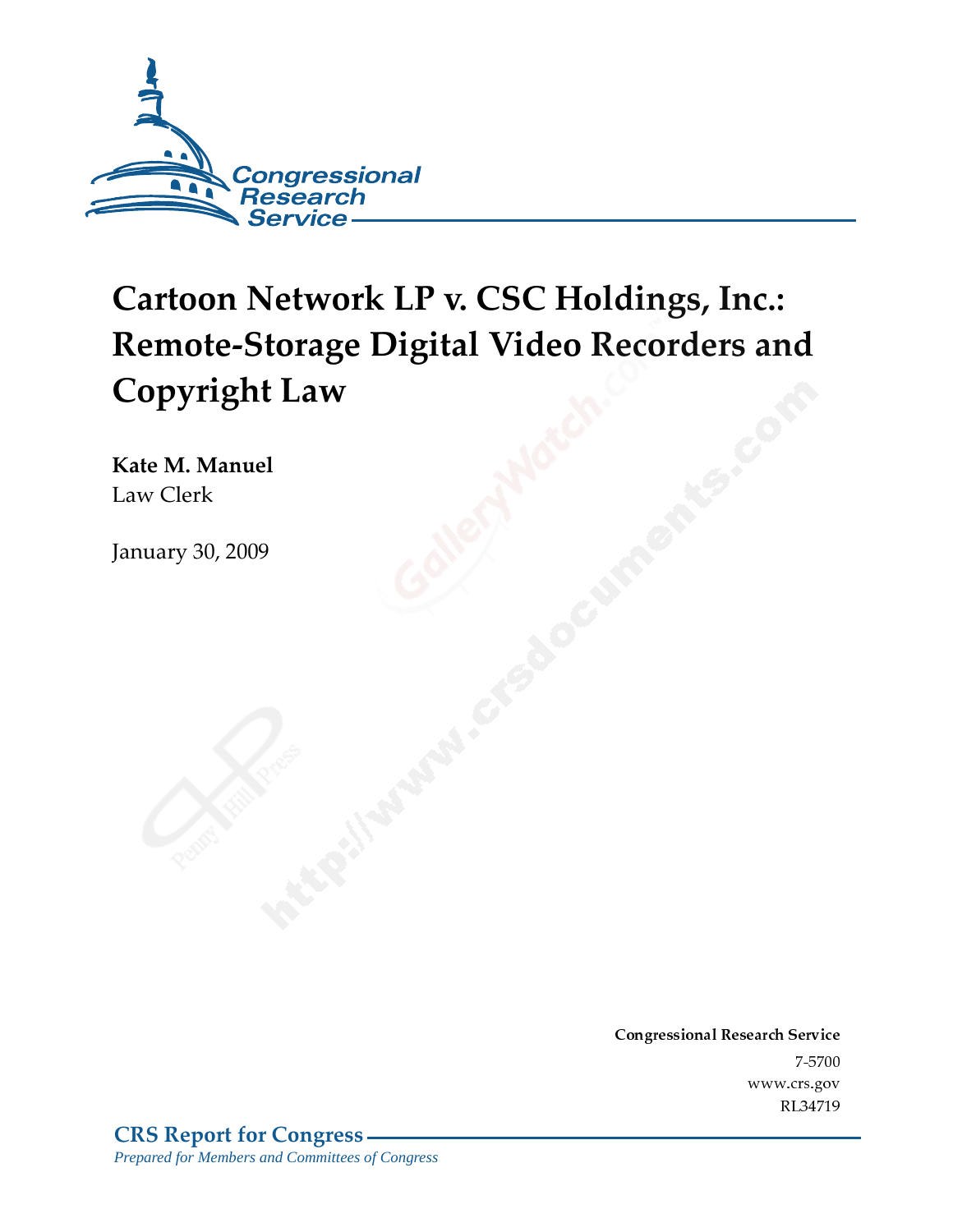## Summary

The time-shifting technologies that consumers use to record television programs as they are broadcast and to play them back later have long prompted allegations of copyright infringement from broadcast networks and movie studios. However, as the technologies have evolved and lawsuits against their manufacturers have been resolved, the nature of the copyright claims has changed. Most recently, broadcasters and studios sued Cablevision over its proposed remotestorage digital video recording service, which would allow consumers to record and play back broadcast content using Cablevision's facilities instead of in-home devices. Because the recordings were made at Cablevision's facilities and the playbacks were transmitted from there, content owners claimed direct infringement of their reproduction and public performance rights. Previously, copyright holders had claimed contributory or vicarious infringement by manufacturers of recording devices.

In 2007, a federal district court in New York found for the plaintiffs and enjoined Cablevision from operating its proposed recording service, holding that (1) the unauthorized buffer and playback copies made when recording broadcast programming were infringing reproductions, and (2) the unauthorized transmissions of playback copies to consumers were infringing public performances.

In 2008, the U.S. Court of Appeals for the Second Circuit reversed the district court. It found that neither buffer nor playback copies infringed content owners' reproduction rights. According to the appellate court, the buffer copies were non-infringing because they were embodied too briefly for fixation to occur and to count as "copies" under the Copyright Act. The playback copies were similarly non-infringing because Cablevision's customers, not Cablevision, created them. Additionally, the Second Circuit found that Cablevision's transmission of playback copies to consumers did not infringe content owners' public performance rights. The transmissions were non-infringing because Cablevision made individualized copies of every television show for each recording customer and customers could view only "their" copies.

Beyond clarifying the nature of infringing reproductions and public performances under the Copyright Act, the Second Circuit's *Cartoon Network* decision paves the way for Cablevision to market the first-ever remote-storage digital video recording service. This effect of the *Cartoon Network* decision could potentially be undercut by the parties' failure to allege contributory infringement, vicarious infringement, or fair use, as well as by the fact that the decision is binding precedent only within the Second Circuit and by the content owners' appeal of the Second Circuit's decision to the Supreme Court. However, to the degree that courts in other circuits follow the Second Circuit, they may view remote-storage digital video recorders as successors to video cassette recorders and set-top-storage digital video recorders, protecting manufacturers of the latest time-shifting technologies from liability for copyright infringement.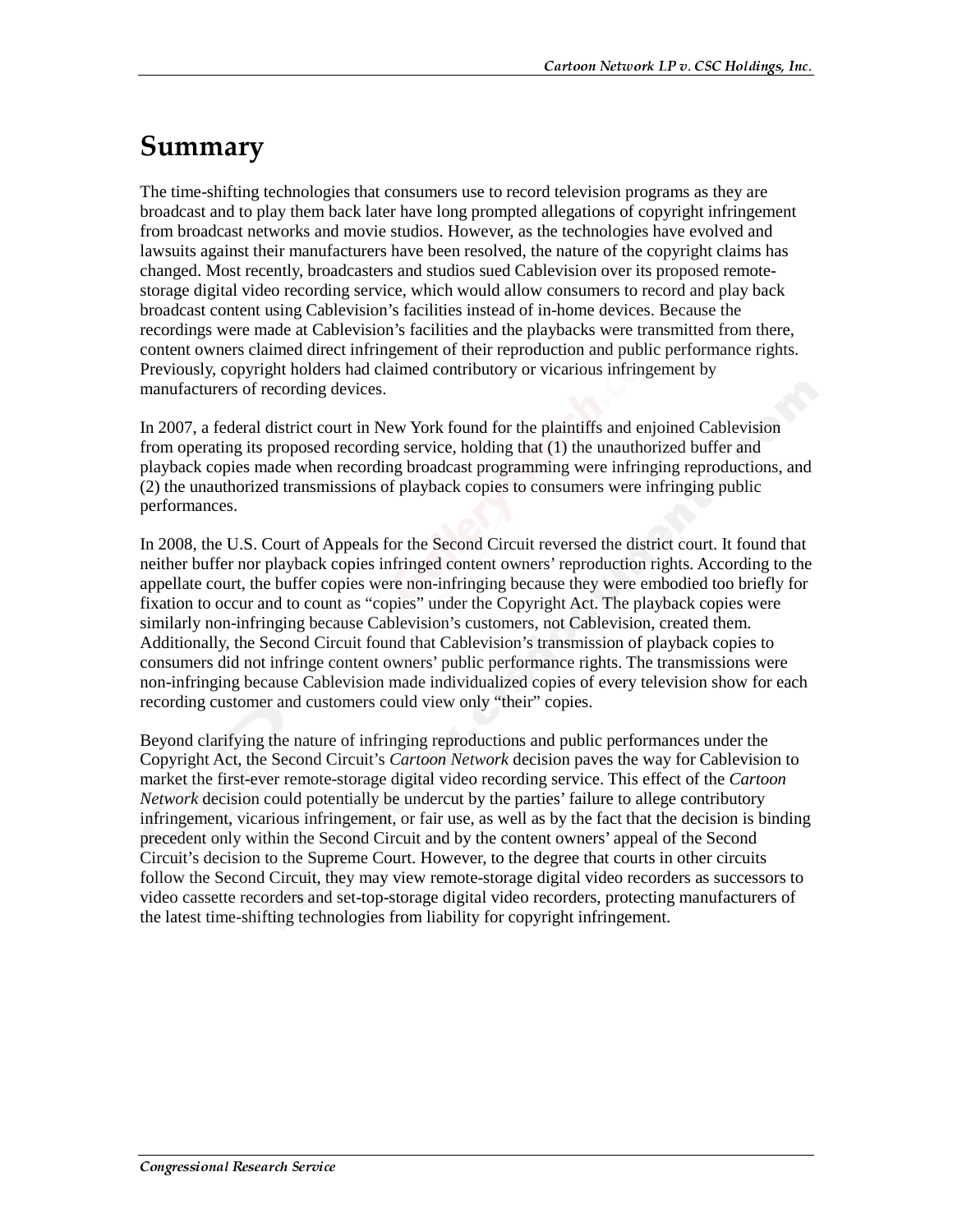# **Contents**

| Reproduction under the Copyright Act: The Meaning of "Fixation" and "Copies"   |  |
|--------------------------------------------------------------------------------|--|
|                                                                                |  |
| Public Performance under the Copyright Act: The Agent of Transmission with RS- |  |
|                                                                                |  |
|                                                                                |  |
|                                                                                |  |
|                                                                                |  |

### **Tables**

|--|--|

#### Contacts

|--|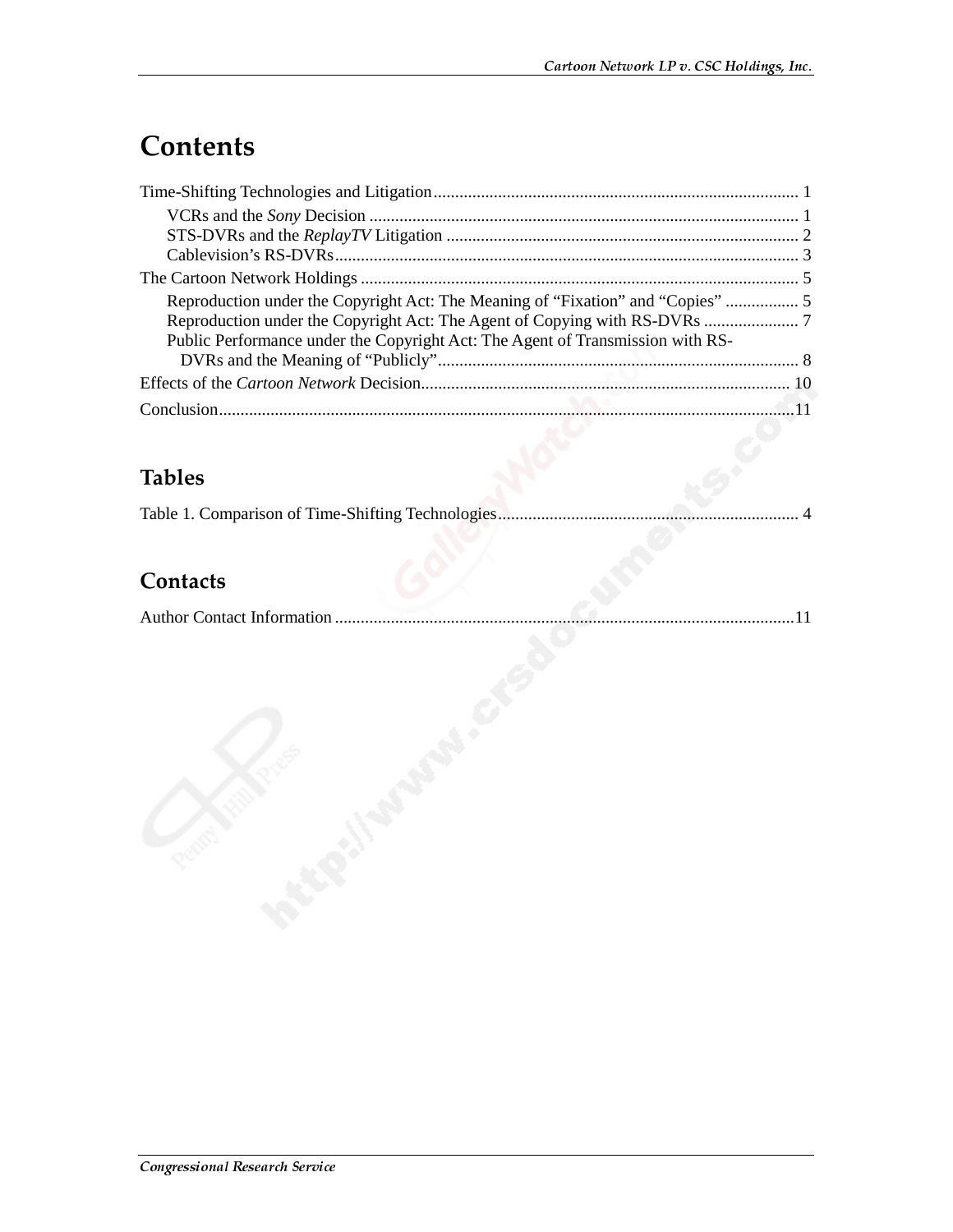n *Cartoon Network LP v. CSC Holdings, Inc*., a three-judge panel of the U.S. Court of Appeals for the Second Circuit held that Cablevision's proposed remote-storage digital video recording (RS-DVR) service did not directly infringe the reproduction or public performance In Cartoon Network LP v. CSC Holdings, Inc., a three-judge panel of the U.S. Court of Appeals for the Second Circuit held that Cablevision's proposed remote-storage digital vide recording (RS-DVR) service did not directly copyright holders have exclusive rights to reproduce their works in copies and to perform motion pictures or other audiovisual works publicly.<sup>2</sup> Network broadcasters, cable broadcasters, and movie studios argued that Cablevision's proposed service would infringe these rights by creating unauthorized, unlicensed, and therefore infringing buffer and playback copies of their programs and transmitting the playback copies to customers.<sup>3</sup> Although the U.S. District Court for the Southern District of New York agreed with the copyright holders and permanently enjoined Cablevision from operating its RS-DVR service on March 22, 2007, $4$  the Second Circuit reversed on August 4, 2008. The Second Circuit's decision clarifies the nature of infringing reproduction and public performance under the Copyright Act, and could pave the way for commercial introduction of the latest technology for time-shifted viewing of television programming.

### **Time-Shifting Technologies and Litigation**

RS-DVR is the latest technology enabling consumers to "time shift" televison programming by recording content at the time it is broadcast for future viewing. Video cassette recorders (VCRs) and set-top storage DVRs (STS-DVRs) offer similar capabilities. However, each of these technologies operates differently and has been subject to differing allegations of copyright infringement. Because the various time-shifting technologies and the cases resolving copyright claims against them underlie the *Cartoon Network* decision, they are briefly reviewed here.

#### **VCRs and the Sony Decision**

A VCR is a device that consumers connect to their television sets in order to record audio and video content onto magnetic tape for future playback.<sup>5</sup> When Sony began selling its Betamax VCR in the 1970s, Universal Studios and Walt Disney sued Sony for contributory copyright infringement.<sup>6</sup> Universal and Disney had licensed broadcasters to transmit their copyrighted programs to the public, but had not authorized or licensed Sony or members of the general public to make copies of them.<sup>7</sup> Universal and Disney worried that consumers' unauthorized, unlicensed

1

<sup>1</sup> Cartoon Network LP, LLLP v. CSC Holdings, Inc., 536 F.3d 121 (2d Cir. 2008), *rev'g* Twentieth Century Fox Film Corp. v. Cablevision Sys. Corp., 478 F. Supp. 2d 607, 624 (S.D.N.Y. 2007). CSC Holdings is Cablevision's operating company. Company Overview: CSC Holdings, Inc., *Hoover's* (2008), *available at* http://www.hoovers.com/cscholdings/—ID\_\_108770—/free-co-factsheet.xhtml.

 $2$  17 U.S.C. § 106 (1) & (4).

<sup>3</sup> Cartoon Network, 536 F.3d at 124. Copyright holders involved in the *Cartoon Network* litigation were the Cartoon Network, CNN, Twentieth Century Fox, Universal City Studio, Paramount, Disney, CBS, ABC, and NBC. *Id*. at 121- 22.

<sup>4</sup> Twentieth Century Fox, 478 F. Supp. 2d at 624.

<sup>5</sup> How VCRs Work, *How Stuff Works* (2008), *available at* http://electronics.howstuffworks.com/vcr.htm.

<sup>&</sup>lt;sup>6</sup> Sony Corp. of Am. v. Universal City Studios, Inc., 464 U.S. 417 (1984).

<sup>7</sup> *Id*. at 447.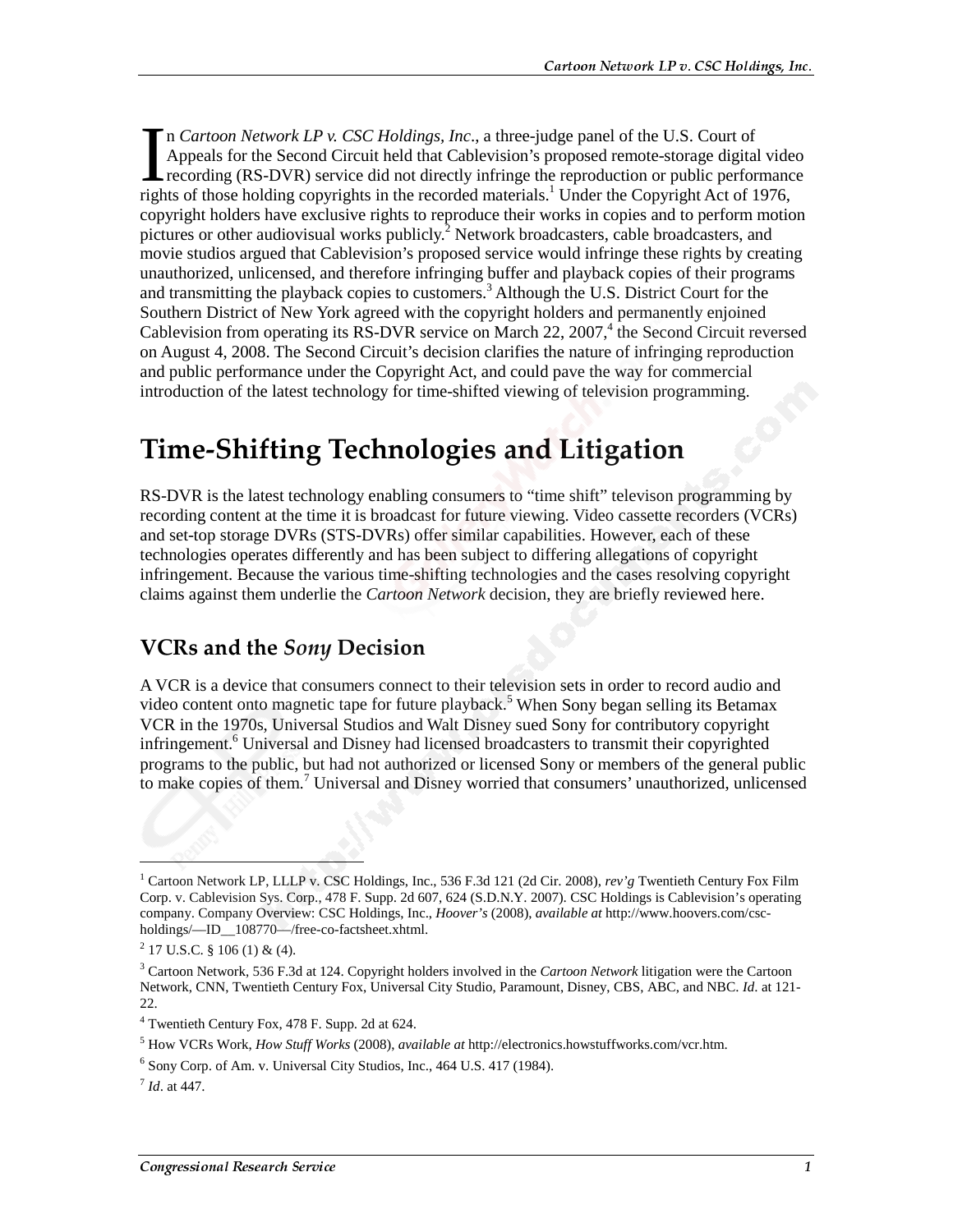copying could harm them by diminishing the audience for original broadcasts and thereby decreasing ratings and advertising rates.<sup>8</sup>

In their lawsuit against Sony, Universal and Disney argued (1) that consumers infringed the companies' exclusive rights to reproduce their programming by recording TV programs with the Betamax VCR and (2) that Sony should be liable for consumers' infringement because it made the Betamax available to consumers.<sup>9</sup> The U.S. Supreme Court disagreed, however. The Court first found that consumer recording of broadcast television was a non-infringing fair use because consumer time-shifting of television viewing did not demonstrably harm content owners, whose shows were still watched, albeit at different times than their scheduled broadcast times.<sup>10</sup> The Court further found that Sony was not liable for contributory infringement merely for manufacturing or selling the Betamax because "the sale of copying equipment ... does not constitute contributory infringement if the product is widely used for legitimate, unobjectionable purposes."<sup>11</sup>

#### ${\rm STS\text{-}DVRs}$  and the  ${\it ReplayTV}$  Litigation  $\blacksquare$

In the early 2000s, STS-DVRs began to replace VCRs. STS-DVRs resemble VCRs in that they are devices that consumers purchase from manufacturers, install in their homes, connect to their televisions, and use to record broadcasts for later viewing. Their main difference from VCRs is that they record broadcasts in digital rather than analog format.<sup>12</sup> Digital recording brought two other changes that concerned content owners, though. Digital recording and replay devices can be programmed to automatically skip television commercials.<sup>13</sup> They can also make and distribute perfect digital copies of broadcast content.<sup>14</sup> Both these features of STS-DVRs suggested, at least to broadcasters and movie studios, that the harm caused by unauthorized, unlicensed consumer recording with STS-DVRs was greater than that with VCRs. Thus, when broadcasters and movie studios sued early STS-DVR manufacturers ReplayTV and SonicBlue alleging contributory and vicarious copyright infringement, they hoped for different judicial findings on (1) whether consumers' time-shifting recordings were infringing and (2) whether the manufacturers of consumers' recording devices were liable for consumers' conduct.15 Consumers intervened in the case to establish that their use of STS-DVRs was non-infringing,<sup>16</sup> and the parties eventually

 $\overline{a}$ 

 $11$  *Id.* at 442.

<sup>8</sup> *Id*. at 452-53.

<sup>9</sup> *Id.* at 420.

<sup>10</sup> *Id*. at 447-55.

<sup>12</sup> How DVRs Work, *How Stuff Works* (2008), *available at* http://electronics.howstuffworks.com/dvr.htm.

<sup>&</sup>lt;sup>13</sup> Complaint, Paramount Pictures Corp. v. ReplayTV, Case Number: 2:01-CV-09358-FMC-E (C.D. Cal. 2001), at ¶ 9.  $^{14}$  *Id.* at ¶ 14.

<sup>&</sup>lt;sup>15</sup> *Id.* at ¶¶ 57-72. Plaintiffs' claim of contributory infringement was premised on the allegations that ReplayTV and SonicBlue (1) knew, or had reason to know, that consumers violated plaintiffs' reproduction and distribution rights when consumers used STS-DVRs to make unauthorized copies of plaintiffs' shows and (2) actively participated in consumers' infringement by inducing, causing, or contributing to it by making STS-DVRs available to consumers. Plaintiffs' claim of vicarious infringement was similarly premised on the allegations that defendants (1) had direct financial interests in consumers' infringement, because they sold STS-DVRs to consumers, and (2) were able to control consumers' infringing recording, even if they did not know of or directly participate in it, because they determined the technological capabilities of the devices they manufactured.

<sup>&</sup>lt;sup>16</sup> Newmark v. Turner Broad. Network, 226 F. Supp. 2d 1215, 1223 (2002) (granting consolidation of consumers' suit with the ReplayTV suit).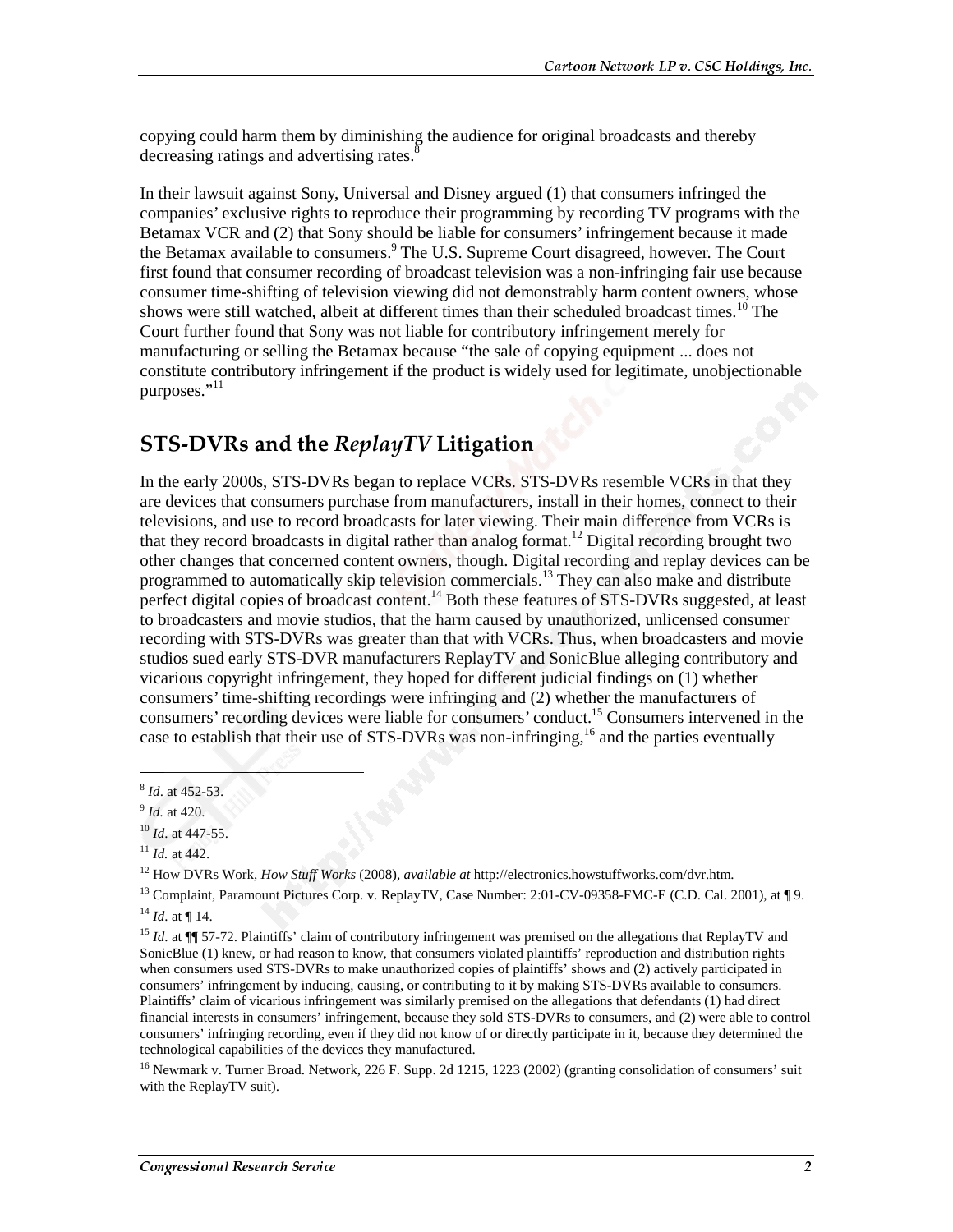settled without a judicial decision addressing whether STS-DVRs, like their VCR predecessors, are non-infringing time-shifting technologies. $17$ 

#### **Cablevision's RS-DVRs**

In 2006, Cablevision, a telecommunications and entertainment company, announced plans to add RS-DVR service to the array of high-speed Internet, digital cable TV, and digital telephone services that it offers to consumers.<sup>18</sup> RS-DVRs differ from traditional STS-DVRs because consumers do not need to install devices or wiring in their homes to record or store broadcast content. They need only a remote control and a set-top receiver to select programming for recording and to play it back. All recordings are made and stored using the facilities of the RS-DVR provider, a technical development that analysts projected could double the market for  $DVRs.<sup>19</sup>$ 

Cablevision's RS-DVR service, in particular, is designed so that each user creates and views separate copies of each television program that Cablevision broadcasts.<sup>20</sup> Cablevision takes the stream of data—digitally representing the broadcast content—and splits it into two streams as "live" transmission begins.<sup>21</sup> The first stream is transmitted to Cablevision subscribers in real time, as the show airs.<sup>22</sup> The second stream is sent to a buffer, or an area of computer memory used to store data temporarily. The buffer retains up to 1.2 seconds of each program at a time while Cablevision's computers determine whether any customers requested recording of the program.<sup>23</sup> If a customer requested recording, the second stream is sent to a second buffer, from which the program is copied to the customer's hard-drive storage space on Cablevision's computers for future playback.<sup>24</sup> The customer can request that this recording be transmitted for viewing at any time after the program's broadcast begins.25

Cablevision had licenses with the broadcasters and networks allowing it to transmit their copyrighted programming to consumers "live."<sup>26</sup> It did not have licenses to make buffer or playback copies, or to transmit playback copies to consumers.

Corporations owning copyrights in broadcast content argued that Cablevision's RS-DVR service would infringe their reproduction and public performance rights by making unauthorized and unlicensed buffer and playback copies of television programs and by engaging in unauthorized

<sup>22</sup> *Id.*

 $\overline{a}$ 

<sup>23</sup> *Id.*

 $^{24}$  *Id.* 

 $^{25}$  *Id.* 

<sup>&</sup>lt;sup>17</sup> Final Judgment, Paramount Pictures Corp. v. ReplayTV, Case Number: CV 01-09358 FMC (Ex) (S.D.N.Y. Aug. 25, 2006), at ¶ 1 (granting dismissal by stipulation of the parties).

<sup>18</sup> Cablevision, *Products and Services*, 2008, *available at* http://www.cablevision.com/.

<sup>19</sup> *See, e.g.*, Larry Neumeister, Court Win for Remote Storage DVR, *The Seattle Times*, Aug. 5, 2008, at E1; John Consoli, Magna: DVR Usage Climbs, 18 *Mediaweek* 10 (2008).

<sup>20</sup> *See, e.g.,* Declaration of Stephanie Mitchko in Support of Defendants' Motion for Summary Judgment, Twentieth Century Fox Film Corp. v. Cablevision Sys. Corp. (C.D. Cal. 2006), at ¶ 29 ("[I]f 1000 customers elect to record the February  $25<sup>th</sup>$  9:00 p.m. showing of Desperate Housewives, 1000 separate and distinct copies of that specific showing are made, each copy uniquely associated by identifiers with the set-top box of the customer who made the copy.").

<sup>21</sup> Cartoon Network, 536 F.3d at 124.

<sup>26</sup> *Id*. at 125.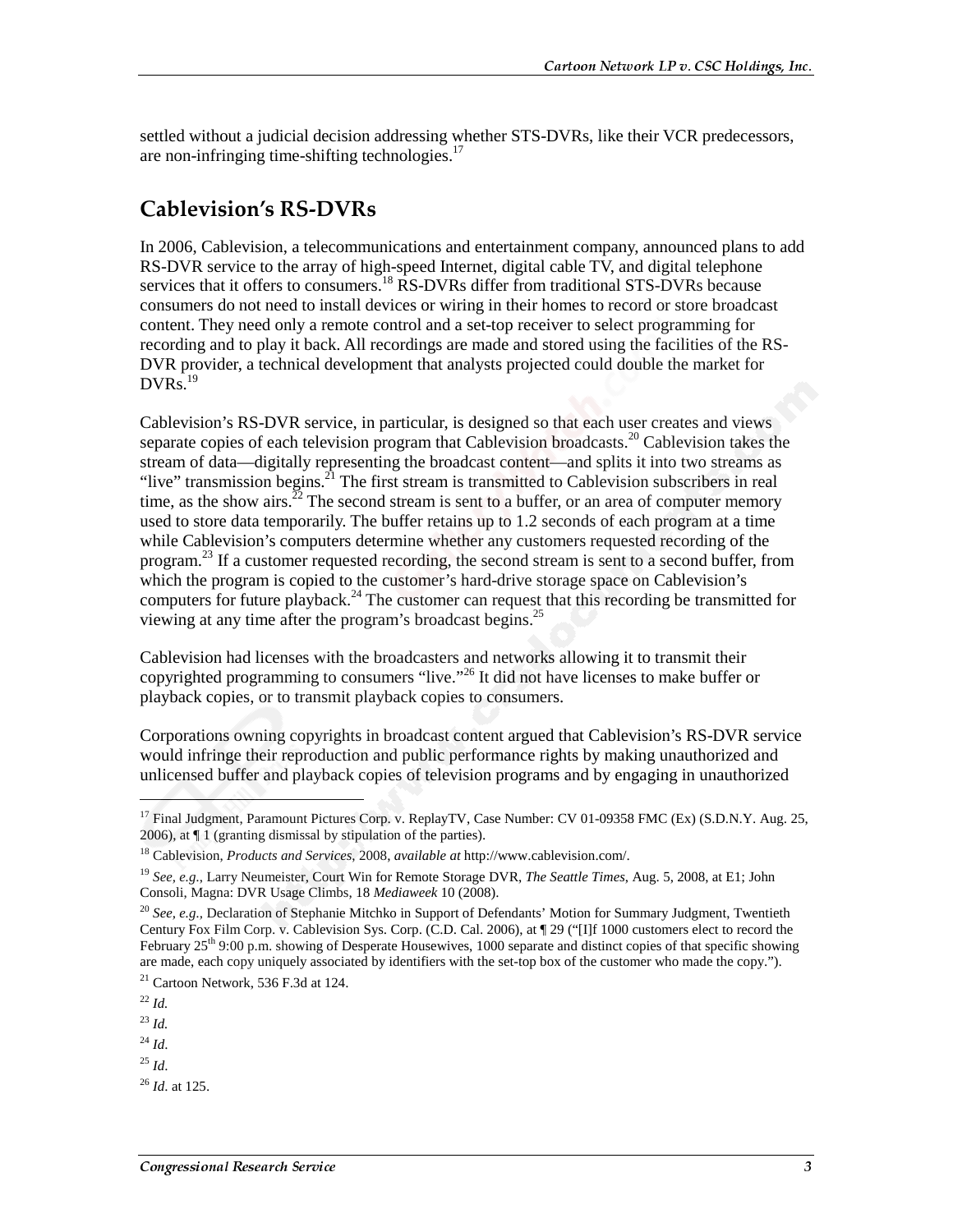and unlicensed transmission of playback copies to customers.<sup>27</sup> They sued to enjoin Cablevision's operation of its RS-DVR service.28 Although Cablevision's customers were engaging in an activity—time-shifted viewing of broadcast television—protected under *Sony*, the technologies and legal claims involved differed from those in earlier VCR and STS-DVR cases. Cablevision did not sell devices to consumers that they used to copy and play back broadcast content in their homes; rather, it used its facilities to record, store, and transmit playback copies for consumers. Additionally, the Cablevision plaintiffs alleged direct copyright infringement, or unlawful activity by Cablevision itself, not contributory or vicarious infringement, as in *Sony* and *Paramount*. 29 Cablevision further agreed not to assert a fair-use defense in the litigation.<sup>30</sup>

| <b>Technology</b>              | <b>Distinguishing Features</b>                                                                         | <b>Allegations of Infringement</b>                                                                                     | <b>Outcome of Litigation</b>                                                                                                      |  |
|--------------------------------|--------------------------------------------------------------------------------------------------------|------------------------------------------------------------------------------------------------------------------------|-----------------------------------------------------------------------------------------------------------------------------------|--|
| <b>VCR</b>                     | * Set-top boxes purchased<br>from manufacturers, installed<br>and operated in-home                     | * Contributory infringement of<br>the reproduction right, alleged<br>against VCR manufacturer                          | * Supreme Court held that<br>time-shifting consumer<br>recording with a VCR is non-                                               |  |
|                                | * Analog copies                                                                                        |                                                                                                                        | infringing<br>* Supreme Court held that the<br>manufacturer is not liable for<br>devices with substantial non-<br>infringing uses |  |
| <b>STS DVR</b>                 | * Set-top boxes purchased<br>from manufacturers, installed<br>and operated in home<br>* Digital copies | * Contributory infringement of<br>the reproduction and distribution<br>rights, alleged against STS-DVR<br>manufacturer | * Ninth Circuit dismissed<br>without judgment on the<br>merits                                                                    |  |
|                                |                                                                                                        | * Vicarious infringement of the<br>reproduction and distribution<br>rights, alleged against STS-DVR<br>manufacturer    |                                                                                                                                   |  |
| Cablevision's<br><b>RS-DVR</b> | * Consumers record and<br>save broadcast programming<br>on Cablevision's equipment                     | * Direct infringement of the<br>reproduction and public<br>performance rights, alleged<br>against RS-DVR manufacturer  | * Second Circuit held that<br>buffer copies lasting 1.2<br>seconds do not infringe the                                            |  |
|                                | * Digital copies                                                                                       |                                                                                                                        | reproduction right<br>* Second Circuit held that<br>customers make the playback<br>copies with RS-DVRs                            |  |
|                                |                                                                                                        |                                                                                                                        | * Second Circuit held that<br>transmission of playback<br>copies does not infringe the<br>public performance right                |  |

|  |  | Table 1. Comparison of Time-Shifting Technologies |  |
|--|--|---------------------------------------------------|--|
|  |  |                                                   |  |

Source: Congressional Research Service

j

 $^{29}$  *Id.* 

<sup>30</sup> *Id*.

<sup>27</sup> *Id*. at 124.

<sup>28</sup> *Id*.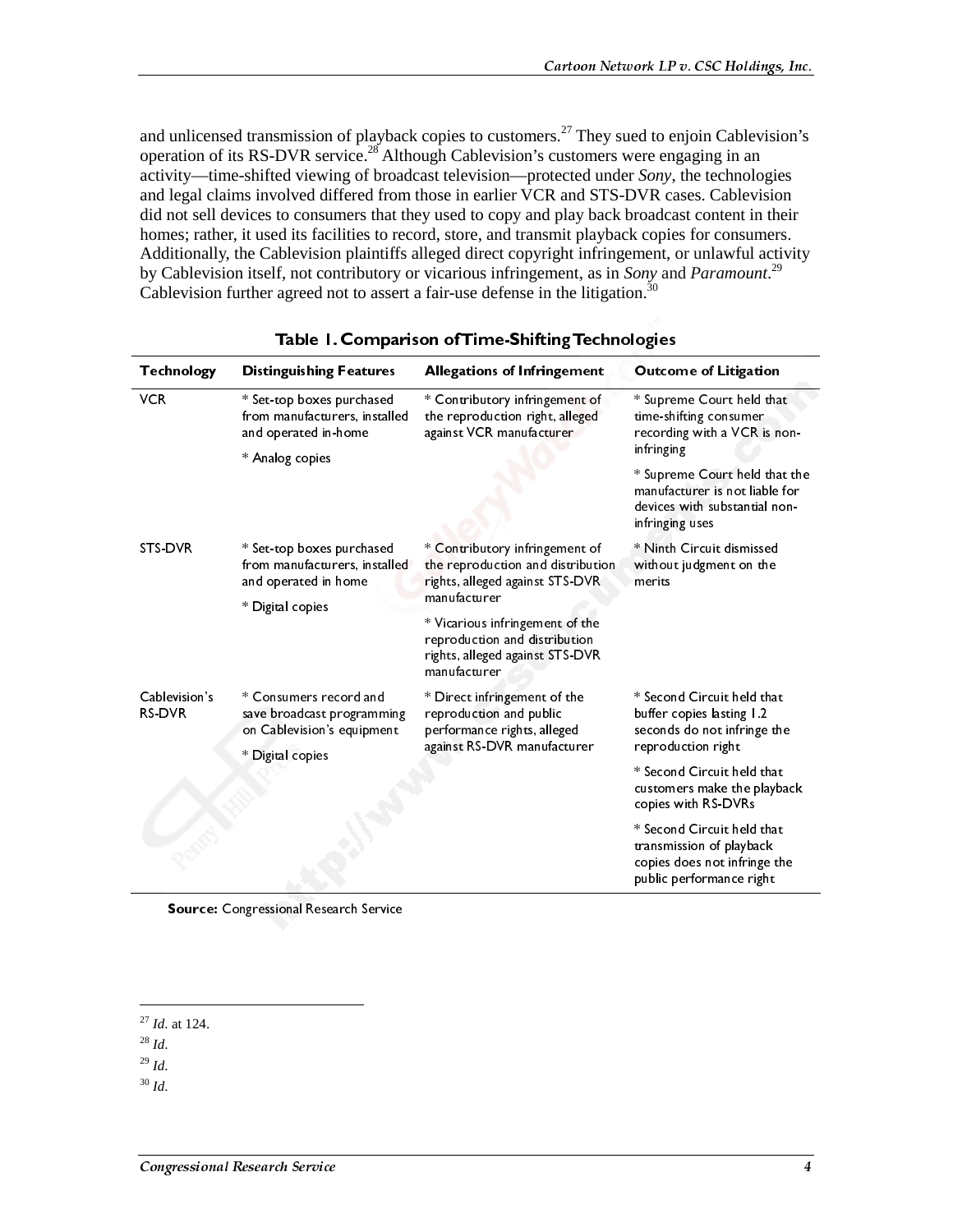# **The Cartoon Network Holdings**

The district court in the *Cartoon Network* case sided with the copyright holders, finding that unauthorized buffer and playback copies were infringing reproductions and that unauthorized transmissions of playback copies to RS-DVR customers were infringing public performances.<sup>31</sup> The circuit court disagreed, however, because of its interpretation of the nature of infringing reproductions and public performances under the Copyright Act.<sup>32</sup>

#### Reproduction under the Copyright Act: The Meaning of "Fixation" and "Copies"

The Copyright Act grants copyright owners the exclusive right "to reproduce the copyrighted work in copies."<sup>33</sup> The word "reproduce" is not defined within the act, but the word "copies" is.<sup>34</sup> Copies are "material objects, other than phonorecords, in which a work is fixed by any method now known or later developed, and from which the work can be perceived, reproduced, or otherwise communicated, either directly or with the aid of a machine or device."35 The act further defines the term "fixed," used within the definition of "copies," as follows:

A work is "fixed" in a tangible medium of expression when its embodiment in a copy or phonorecord, by or under the authority of the author, is sufficiently permanent or stable to permit it to be perceived, reproduced, or otherwise communicated for a period of more than transitory duration. A work consisting of sounds, images, or both, that are being transmitted, is "fixed" for purposes of this title if a fixation of the work is being made simultaneously with its transmission. $36$ 

The meanings of "embodiment" and "for a period of more than transitory duration" are not specified within the act but are key to the definition of "fixation."<sup>37</sup> In short, fixation requires embodiment for a more-than-transitory duration, and without fixation, there cannot be "copies" under the Copyright Act or infringing reproduction.

The first claim of the *Cartoon Network* plaintiffs was that Cablevision infringed their copyrights by reproducing their programs when making unauthorized, unlicensed buffer copies prior to recording content for Cablevision customers.<sup>38</sup> Embodiment was not at issue, given the facts of the case, because "every second of an entire work [was] placed, one second at a time, in the buffer," from which it was copied.<sup>39</sup> Whether the embodiment was for a period of more than

1

<sup>&</sup>lt;sup>31</sup> Twentieth Century Fox, 478 F. Supp. 2d at 621-22, 624.

<sup>32</sup> Cartoon Network, 536 F.3d at 126-40.

 $33$  17 U.S.C. § 106(1).

<sup>34 17</sup> U.S.C. § 101.

<sup>35</sup> *Id*.

<sup>36</sup> *Id*.

<sup>37</sup> *See, e.g.,* Melville B. Nimmer & David Nimmer, 2 *Nimmer on Copyright* § 8.02 (2006) (discussing embodiment and duration in relation to the reproduction right); U.S. Copyright Office, *DMCA Section 104 Report* 109-114 (2001), *available at* http://www.copyright.gov/reports/studies/dmca/sec-104-report-vol-1.pdf (same).

<sup>38</sup> Cartoon Network, 536 F.3d at 127-30; Twentieth Century Fox, 478 F. Supp. 2d at 621-22.

 $39$  Cartoon Network, 536 F.3d at 129 (noting that embodiment in a medium occurs whenever a work is capable of being copied from that medium for any amount of time).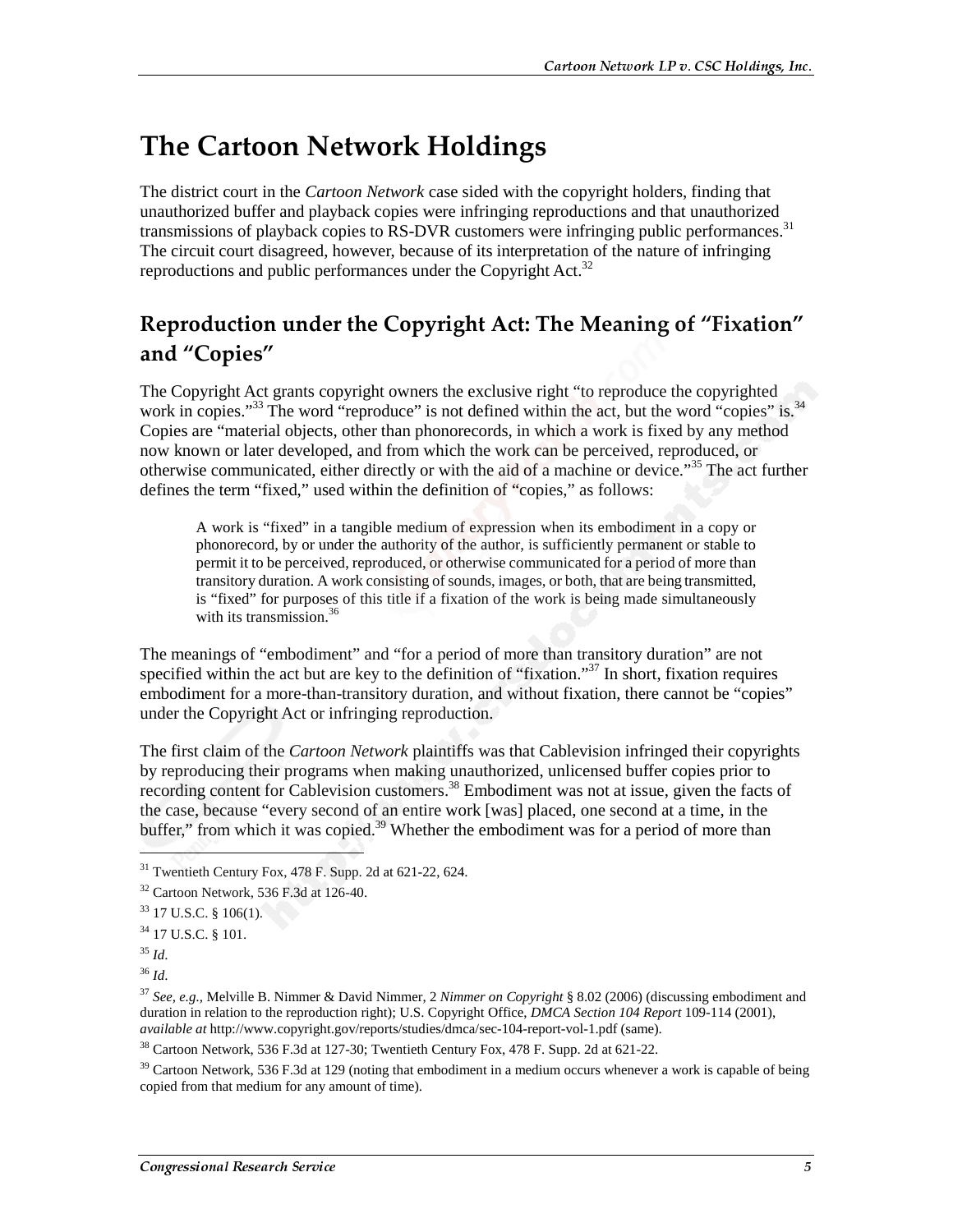transitory duration was disputed, however.<sup>40</sup> Both the plaintiffs and the district court, which found for the plaintiffs, relied upon case law suggesting that embodiment *per se* suffices for fixation.<sup>41</sup> The plaintiffs and the district court further relied upon a report from the U.S. Copyright Office stating that any duration requirement for fixation is met "[u]nless a reproduction manifests itself so fleetingly that *it cannot be copied*."42 Cablevision, in contrast, argued that its buffer copies did not constitute "copies" under the Copyright Act because they were not fixed and thus were not embodied for a sufficient time.<sup>43</sup> Cablevision emphasized that its buffer copies existed for "no ... more than 1.2 seconds before being automatically overwritten."<sup>44</sup> Cablevision further argued that even assuming fixation, any "copies" were "otherwise de minimis" because they involved no more than 1.2 seconds of broadcast content.<sup>45</sup>

The Second Circuit found for Cablevision, holding that embodiment in a buffer for 1.2 seconds fails to qualify as embodiment for a more-than-transitory duration.<sup>46</sup> According to the Second Circuit, because embodiment was not for a more-than-transitory duration, no fixation occurred; no "copies" were made under the Copyright Act; and Cablevision engaged in no infringing reproduction with its buffer copies. $47$ 

The Second Circuit thus gave its answer to a question long discussed by copyright scholars: how long must a work be embodied for fixation to occur?<sup>48</sup> However, its answer may diverge from that of other federal circuits, some of which have indicated that copies existing in random access memory (RAM) for seconds or minutes are fixed and thus meet any duration requirement for embodiment.<sup>49</sup> In *MAI Systems Corporation v. Peak Computer, Inc.*, for example, the Ninth Circuit found that a computer company created a "copy," for purposes of the Copyright Act, when its employee loaded copyrighted software into RAM for a very brief time in order to view system error logs and diagnose problems while repairing a computer.<sup>50</sup> The Second Circuit attempted to distinguish cases such as *MAI Systems* by noting that copies in RAM often exist for minutes as opposed to seconds and by reading prior cases to say that loading content into RAM may—but does not necessarily—result in infringing reproduction.<sup>51</sup> To the degree that other circuits

 $\overline{a}$ 

<sup>40</sup> *Id*. at 128; Twentieth Century Fox, 478 F. Supp. 2d at 621-22.

<sup>41</sup> Twentieth Century Fox, 478 F. Supp. 2d at 621-22.

 $^{42}$  *Id.* ("[T]emporary copies ... are generally 'fixed' within the scope of the copyright owner's right of reproduction, so long as they exist for a sufficient amount of time to be capable of being copied, perceived or communicated."). <sup>43</sup> *Id*. at 621.

<sup>44</sup> Cartoon Network, 536 F.3d at 130.

<sup>45</sup> Twentieth Century Fox, 478 F. Supp. 2d at 621.

<sup>46</sup> Cartoon Network, 536 F.3d at 129-30.

<sup>47</sup> *Id*.

<sup>48</sup> *See, e.g.,* Stefan Hubanov, The Multifaceted Nature and Problematic Status of Fixation in U.S. Copyright Law, 11 *Intell. Prop. L. Bull.* 111 (2006); Douglas J. Masson, Fixation on Fixation: Why Imposing Old Copyright Law on New Technology Will Not Work, 71 *Ind. L. J.* 1049 (1996).

<sup>49</sup> *See, e.g.,* Stenograph L.L.C. v. Bossard Assoc., Inc., 144 F.3d 96, 100 (D.C. Cir. 1998); Triad Sys. Corp. v. Southeastern Express Co., 64 F.3d 1330, 1335 (9<sup>th</sup> Cir. 1995); MAI Systems Corp. v. Peak Computer, Inc., 991 F.2d 511, 518 (9th Cir. 1993); Marobie-FL., Inc. v. Nat'l Ass'n of Fire Equip. Distribs., 983 F. Supp. 1167, 1177-78 (N.D. Ill. 1997). Because RAM is a "volatile" form of computer memory, whose content is lost if power is switched off and which can be overwritten, it is like a buffer in temporarily storing data. How RAM Works, *How Stuff Works* (2008), *available at* http://computer.howstuffworks.com/ram3.htm.

<sup>50</sup> MAI Sys., 911 F.2d at 518.

<sup>51</sup> Cartoon Network, 536 F.3d at 128 (noting that the program in *MAI* was in RAM for seven minutes and stating "[w]e (continued...)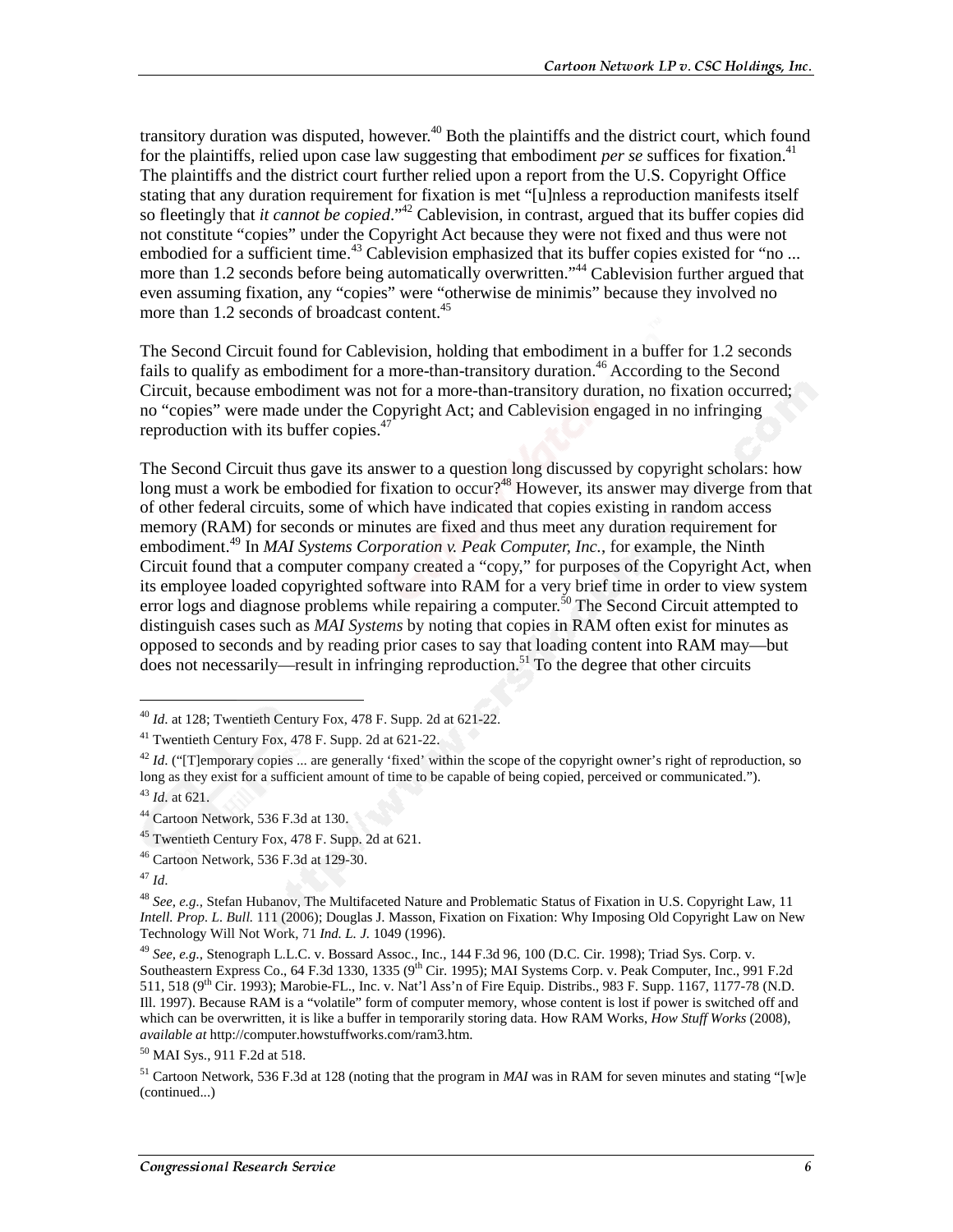disagree with the Second Circuit's interpretation of their cases here, though, *Cartoon Network* could presage a split of opinion within the federal district courts on the duration requirement for fixation.<sup>52</sup>

The Second Circuit did not reach Cablevision's suggestion that "any copies produced by buffering data would be de minimis."<sup>53</sup> Its failure to do so leaves open the possibility that future courts could find that buffer copies lasting longer than 1.2 seconds meet the duration requirement for fixation without being infringing reproductions.

#### Reproduction under the Copyright Act: The Agent of Copying with **RS-DVRs**

The *Cartoon Network* plaintiffs further claimed that Cablevision infringed their reproduction rights by creating unauthorized and unlicensed playback copies and saving them on Cablevision hard drives for future viewing by customers.<sup>54</sup> Whether these copies violated broadcasters' exclusive rights to reproduce their works was not at issue here.<sup>55</sup> Rather, the parties and the courts focused upon Cablevision's role in creating the playback copies.<sup>56</sup> This focus resulted from the fact that the plaintiffs claimed direct infringement by Cablevision, and liability for direct infringement exists only when the defendants' own conduct "violates any exclusive rights of the copyright owner."<sup>57</sup> If the defendants' own conduct does not violate an exclusive right, there can be no direct liability.<sup>58</sup> There can only be contributory or vicarious liability, or liability for any infringing conduct by third parties, which the parties had agreed not to assert here.<sup>59</sup> The key question thus became whether Cablevision or its customers made the playback copies.

The plaintiffs argued, and the district court agreed, that Cablevision made the copies and should be directly liable for infringement because the copies were unauthorized and unlicensed. $60$ Technological differences between VCRs, STS-DVRs and RS-DVRs were key to this argument.<sup>61</sup> The plaintiffs claimed that RS-DVRs differed from earlier time-shifting technologies because

j

<sup>(...</sup>continued)

construe *MAI Systems* and its progeny as holding that loading a program into a computer's RAM *can* result in copying").

<sup>&</sup>lt;sup>52</sup> A recent District of Arizona case could allow the Ninth Circuit to reestablish the view that the time necessary for embodiment is *per se* more than transitory. *See* MDY Indus., LLC v. Blizzard Ent., Inc., 2008 U.S. Dist. LEXIS 53988 (D. Az. July 14, 2008), at \*11 (relying on *MAI Systems* in concluding that a copy stored in RAM for at least several seconds is sufficiently fixed to constitute a "copy" and an infringing reproduction under the Copyright Act).

<sup>53</sup> Cartoon Network, 536 F.3d at 130.

<sup>54</sup> Twentieth Century Fox, 478 F. Supp. 2d at 617-21.

<sup>55</sup> Cartoon Network, 536 F.3d at 130.

<sup>56</sup> Cartoon Network, 536 F.3d at 130-33; Twentieth Century Fox, 478 F. Supp. 2d at 617-21. By comparison, there was no dispute as to whether Cablevision made the buffer copies. *See* Cartoon Network, 536 F.3d at 127.

<sup>57 17</sup> U.S.C. § 501(a). Defendants' violation need not be knowing or intentional. Copyright infringement is a strict liability offense in that persons engaging in unlawful conduct are liable even without having specific knowledge or intent. Even strict liability offenses, however, require volitional conduct by the defendant for a finding of culpability. Cartoon Network, 536 F.3d at 133.

<sup>58</sup> Cartoon Network, 536 F.3d at 130.

<sup>59</sup> *Id*. at 124.

 $60$  Twentieth Century Fox, 478 F. Supp. 2d at 618.

 $61$  *Id.* at 618 ("[A]part from their time-saving functions, the RS-DVR and the VCR have little in common.").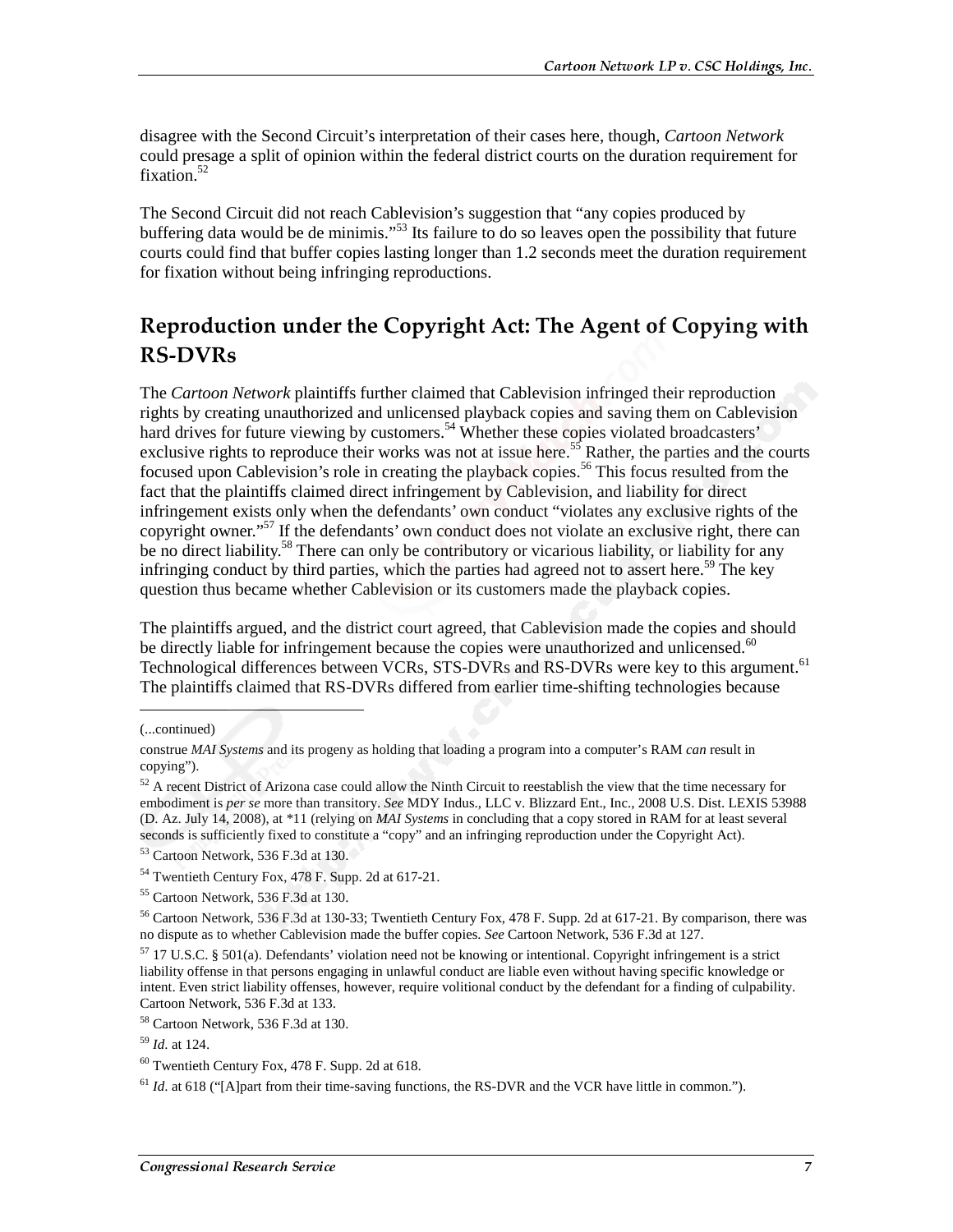they were not stand-alone devices that consumers purchased and installed in their homes.<sup>62</sup> Relatedly, plaintiffs claimed that RS-DVRs were different because Cablevision had an "ongoing participation" in the recording process because customers repeatedly transmitted recording requests to Cablevision's systems, which made and stored desired copies for them.<sup>63</sup> These differences convinced the district court that Cablevision's proposed RS-DVR offering was more like a Video-on-Demand (VOD) *service*, such as pay-per-view, which licenses all content it transmits and whose programs cannot be recorded on DVRs,<sup>64</sup> than a VCR *device*, used for recording broadcast television.<sup>65</sup> The district court thus found that Cablevision should be directly liable for copyright infringement.<sup>66</sup> Cablevision had argued that it  $(1)$  merely provided copying equipment on its premises for customer use, like a store with customer-operated photocopiers, and (2) its customers made the playback copies because their requests initiated the copying.<sup>6</sup>

Because the Second Circuit saw no fundamental difference between RS-DVRs and VCRs, it held that Cablevision's customers made the unauthorized and unlicensed playback copies.<sup>68</sup> The fact that customer actions—such as selecting shows for recording via remote controls and entering the commands to record—were necessary precursors to the making of playback copies by Cablevision's system was key to this holding.<sup>69</sup> The Second Circuit further differentiated between (1) selling access to systems that automatically produce copies on command and (2) manually operating copying devices and selling products made using the devices:

In determining who actually "makes" a copy, a significant difference exists between making a request to a human employee, who then volitionally operates the copying system to make the copy, and issuing a command directly to a system, which automatically obeys commands and engages in no volitional conduct.<sup>70</sup>

#### Public Performance under the Copyright Act: The Agent of Transmission with RS-DVRs and the Meaning of "Publicly"  $\,$

In addition to their claim of infringing reproduction, the plaintiffs also argued that Cablevision infringed their copyrights by publicly performing their motion pictures and other audiovisual works.<sup>71</sup> The Copyright Act specifies that to "perform" a motion picture or other audiovisual

 $\overline{a}$ 

<sup>66</sup> *Id*. at 621.

<sup>67</sup> *Id*. at 617-18.

68 Cartoon Network, 536 F.3d at 133.

<sup>69</sup> *Id.* at 131 ("[The] person who actually presses the button to make the recording ... supplies the necessary element of volition.").

<sup>70</sup> *Id*.

<sup>62</sup> *Id*. ("The RS-DVR does not have that stand-alone quality.").

<sup>63</sup> *Id*. at 619.

<sup>64</sup> *See, e.g.*, RCN Corporation, *DVR User Manual: Frequently Asked Questions*, 2008, *available at* http://www.rcn.com/cabletv/digital-video-recorder/faqs.php.

 $<sup>65</sup>$  Twentieth Century Fox, 478 F. Supp. 2d at 611, 619-20. The court further noted that Cablevision's RS-DVR system</sup> was developed from a modified VOD platform.

 $^{71}$  *Id.* at 134-39; Twentieth Century Fox, 478 F. Supp. 2d at 622-24. The Copyright Act defines "motion pictures" as "audiovisual works consisting of a series of related images which, when shown in succession, impart an impression of motion, together with accompanying sounds, if any." 17 U.S.C. § 101. It further defines "audiovisual works" as "works that consist of a series of related images which are intrinsically intended to be shown by the use of machines, or devices such as projectors, viewers, or electronic equipment, together with accompanying sounds, if any, regardless of the (continued...)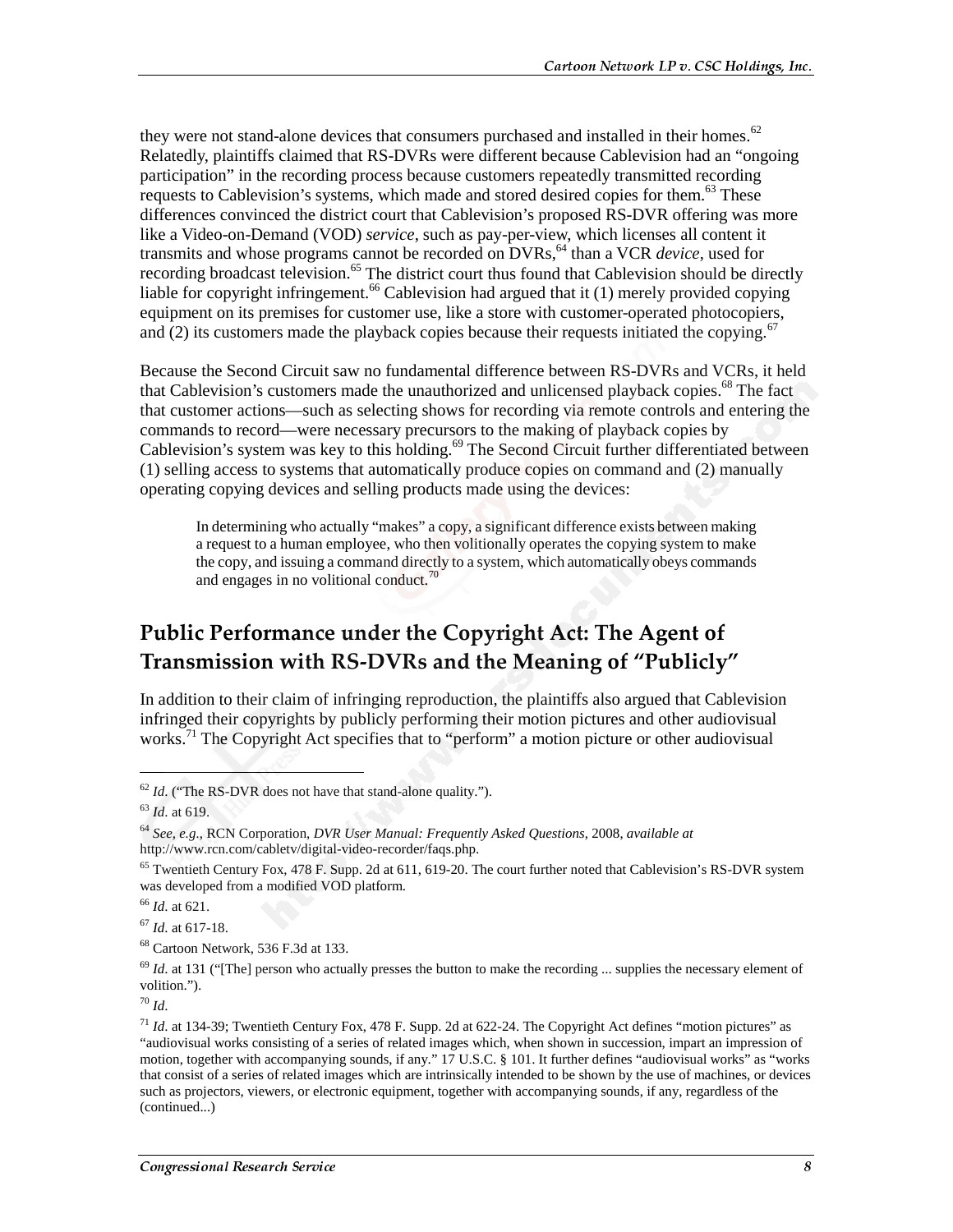work means "to show its images in any sequence or to make the sounds accompanying it audible."72 The act further specifies that "publicly," when used in reference to performing a work publicly, means

(1) to perform or display it at a place open to the public or at any place where a substantial number of persons outside the normal circle of a family and its social acquaintances is gathered; or

(2) to transmit or otherwise communicate a performance or display of the work to a place specified by clause (1) or to the public, by means of any device or process, whether the members of the public capable of receiving the performance are in the same place or in separate places and at the same time or different times.<sup>73</sup>

The plaintiffs argued that Cablevision's unauthorized and unlicensed transmission of playback copies to RS-DVR customers was infringing under these definitions of "performance" and "publicly."<sup>74</sup> According to the plaintiffs, the transmissions were (1) *performances* because they showed the images comprising the programming in the same order in which the images were originally broadcast and (2) *public* because numerous people were capable of receiving the same broadcast content in different places at different times.<sup>75</sup> Cablevision did not contest that the transmissions resulted in the performance of plaintiffs' copyrighted works.<sup>76</sup> Rather, it argued that Cablevision's customers—not Cablevision—initiated the performances because the RS-DVR system only sent the recorded programs to consumers upon their request for playback.<sup>77</sup> Cablevision also argued that any performance, regardless of who initiated it, was not public because each customer viewed "a distinct copy of a program uniquely associated with one customer's set-top box and intended for that customer's exclusive viewing in his or her home."<sup>78</sup>

The district court disagreed with Cablevision on both who initiated the performance of playback copies transmitted to RS-DVR customers and what makes a performance public.<sup>79</sup> The district court held that Cablevision was the agent of the performances because Cablevision "actively participated in the playback process" when its computerized system transmitted the playback copies to consumers upon their request.<sup>80</sup> It further found that the customers' participation in the transmission of the playback copies—their use of remote controls to select previously recorded

(...continued)

 $\overline{a}$ 

74 Cartoon Network, 536 F.3d at 134.

<sup>75</sup> *Id.*

<sup>76</sup> *Id*. ("No one disputes that RS-DVR playback results in the transmission of a performance of a work."). <sup>77</sup> *Id*.

<sup>78</sup> *Id*. at 138; *see also* Twentieth Century Fox, 478 F. Supp. 2d at 622.

79 Twentieth Century Fox, 478 F. Supp. 2d at 622-24.

<sup>80</sup> *Id*. at 622. The district court specifically likened Cablevision's conduct in transmitting the playback copies to customers to that of the video store owners in *Columbia Pictures Industries, Inc. v. Redd Horne, Inc.* In *Columbia Pictures*, the Third Circuit held that video store owners directly infringe the public performance rights in copyrighted works when they rent videos for customers to view in private, restricted-access booths within their stores. The defendants in *Columbia Pictures* placed tapes into VCR machines at the front of the store and transmitted the content of the tapes to separate viewing rooms within the store, where the tapes could be seen only by those who rented them. Columbia Pictures Indus. v. Redd Horne, Inc., 749 F.2d 154, 157 (3d Cir. 1984).

nature of the material objects, such as films or tapes, in which the works are embodied." *Id*.

<sup>72 17</sup> U.S.C. § 101.

<sup>73</sup> *Id*.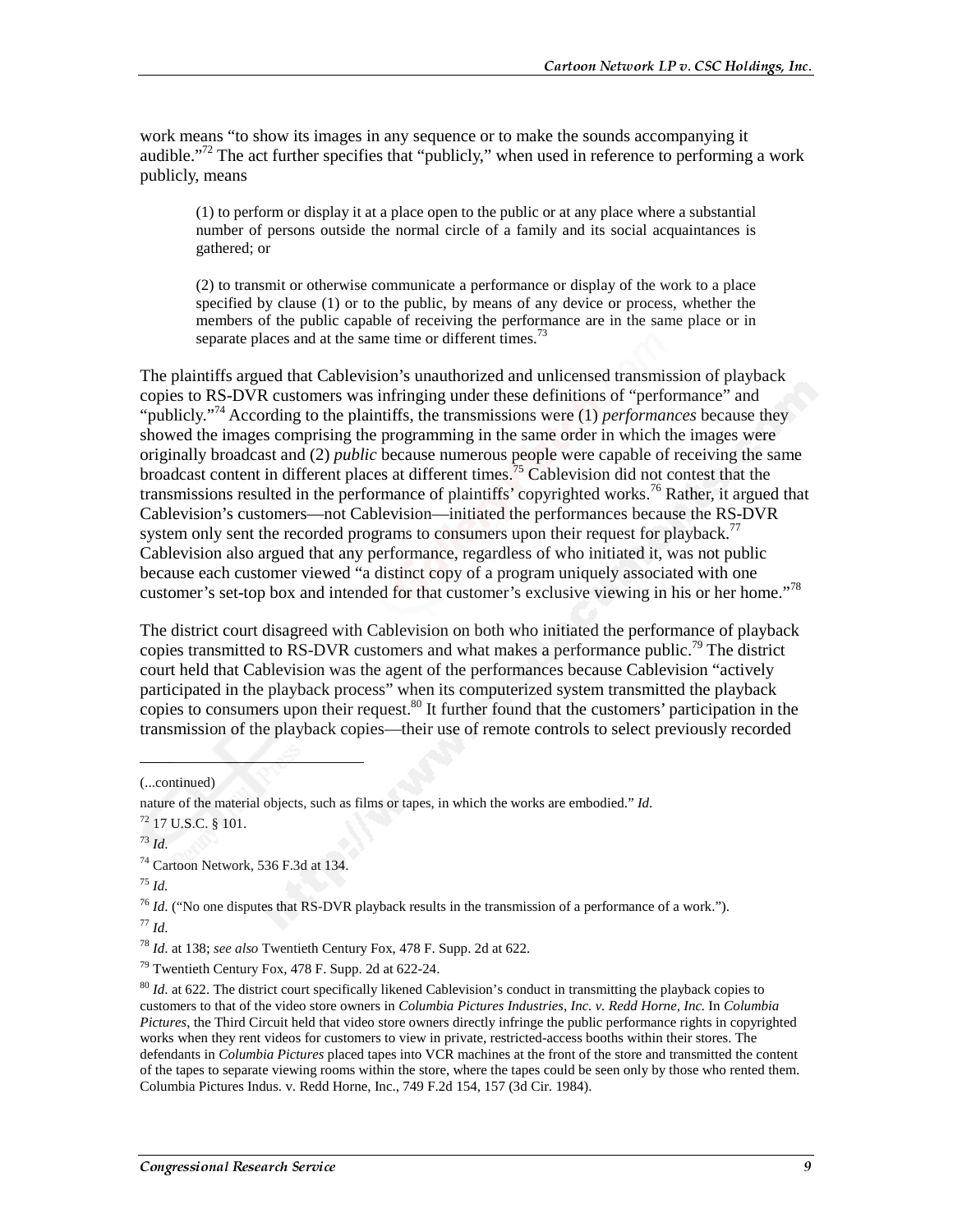content for viewing—was "too passive" for them to be the agents of the performance.<sup>81</sup> Finally, the district court held that the performances were public because multiple Cablevision customers received transmissions of the same shows. $82$ 

The Second Circuit reversed the district court on the question of whether unauthorized transmission of playback copies to RS-DVR customers constituted infringing public performances.<sup>83</sup> The Second Circuit did so without deciding whether Cablevision or its customers initiated the performance.<sup>84</sup> Rather, the court held that the performance was not "public" because different RS-DVR customers received individualized playback copies of the same television show.<sup>85</sup> The court found it significant that there was not a single playback copy transmitted to all subscribers who selected a particular show for recording and replay.<sup>86</sup> To the contrary, Cablevision ensured that each subscriber received a copy of the show viewable only on his or her set-top device.<sup>87</sup> This limitation, according to the Second Circuit, ensured that both factors used in determining whether a performance is public were unmet here: (1) the identity of the transmitter differed because the transmissions were made from different hard-drive storage spaces in response to commands from different customer remote-control devices, and (2) the source material of the transmission differed because the system saved individual copies of a program for each customer who requested recording of that program.<sup>88</sup> The Second Circuit's focus on this limitation does, however, raise questions about whether RS-DVRs must use Cablevision's allegedly "inefficient" method of recording content—which entails making and storing potentially thousands of copies of the same content—in order to avoid infringing the reproduction right.<sup>89</sup>

# **Effects of the Cartoon Network Decision**

The Second Circuit's decision clears the way for Cablevision to deploy its proposed RS-DVR service commercially.<sup>90</sup> By doing so, the decision protects the latest in a line of technologies stretching from VCRs to STS-DVRs to RS-DVRs—that allow consumers to time-shift their viewing of broadcast television. A few questions remain after the *Cartoon Network* decision. First, the *Cartoon Network* plaintiffs and defendants declined to pursue claims relating to contributory infringement, vicarious infringement, or fair use.<sup>91</sup> Had they done so, the outcome on

 $\overline{a}$ 

<sup>86</sup> *Id*.

<sup>87</sup> *Id*. Cablevision transmits playback copies into all homes in the same "node," or cluster of subscribers, as the customer for whom they are made, but only the customer for whom the copies are made has the necessary "key" to decrypt and view them. Twentieth Century Fox, 478 F. Supp. 2d at 615-16.

88 Cartoon Network, 536 F.3d at 138.

89 Network DVR Matter Goes to Court, *The Online Reporter*, May 27, 2006, at 8 (describing Cablevision's recording system as "inefficient").

<sup>90</sup> *See, e.g.*, Cartoon Network, 536 F.3d at 140 (lifting the district court's injunction); Deborah Yao, Cablevision's Great DVR in the Sky, *TechNewsWorld*, Sept. 23, 2008 (noting that the Cablevision RS-DVR service will be available in early 2009).

 $91$  Cartoon Network, 536 F.3d at 124.

<sup>81</sup> Twentieth Century Fox, 478 F. Supp. 2d at 622.

<sup>82</sup> *Id*. at 622-23.

<sup>83</sup> Cartoon Network, 536 F.3d at 134-39.

<sup>84</sup> *Id*. at 134.

<sup>85</sup> *Id*.